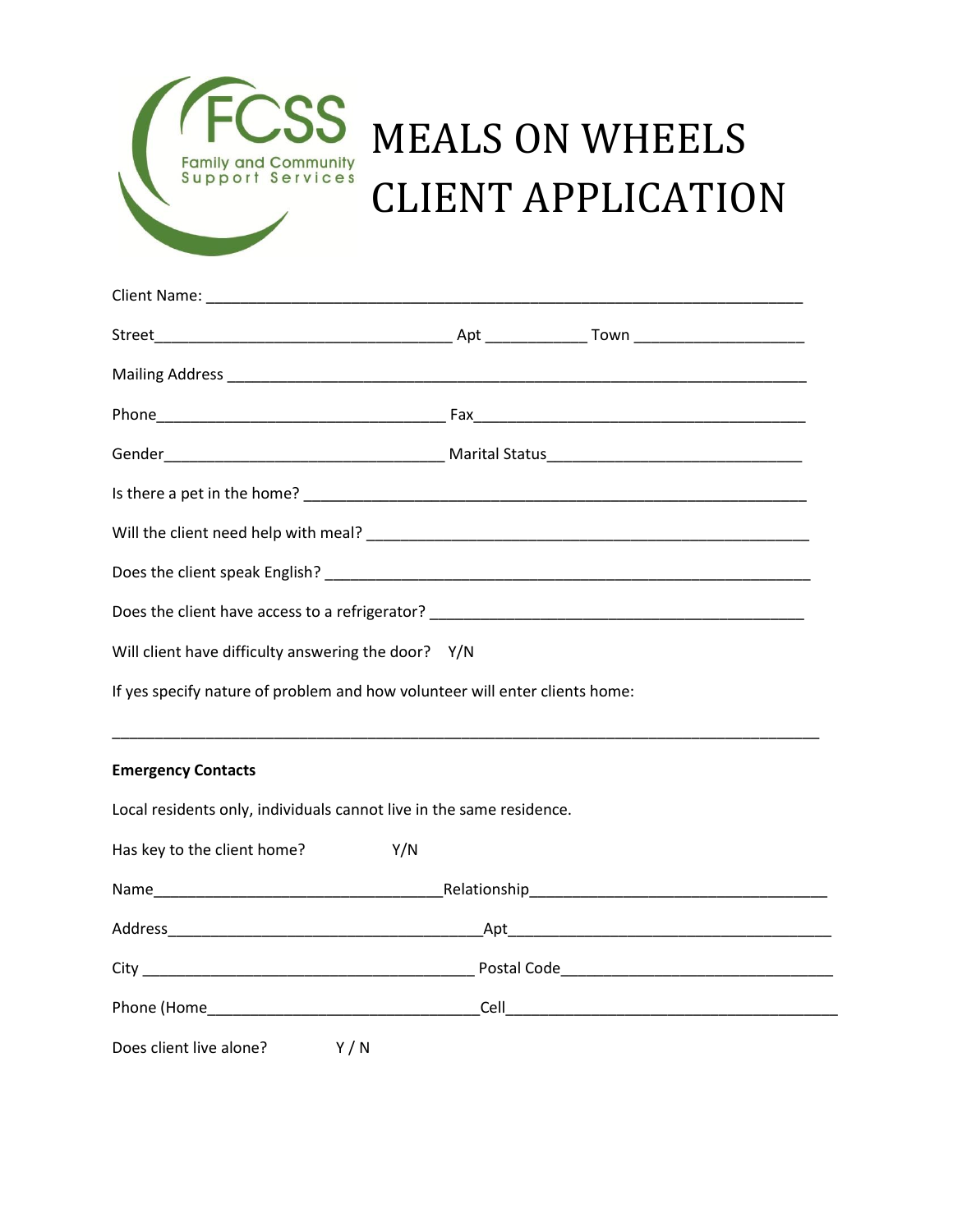If no specify names and relationships of other person in household:

| Service Eligibility (please comment as to why client is homebound unable to shop or cook) |                  |     |
|-------------------------------------------------------------------------------------------|------------------|-----|
|                                                                                           |                  |     |
|                                                                                           |                  |     |
| <b>Client Status</b>                                                                      |                  |     |
| Please use the following to describe: Excellent, Good, Partial, None.                     |                  |     |
|                                                                                           | Glasses          | Y/N |
|                                                                                           | Hearing Aide Y/N |     |
|                                                                                           |                  |     |
| Mobility Assistance - Cane, Walker, Wheelchair                                            |                  |     |
| <b>Additional Needs:</b>                                                                  |                  |     |
| Phone ____________________________                                                        |                  |     |
| <b>Person Responsible for Fee:</b>                                                        |                  |     |
|                                                                                           |                  |     |
|                                                                                           |                  |     |
|                                                                                           |                  |     |
|                                                                                           |                  |     |
| Payee: Yes/No                                                                             |                  |     |
| Who should we contact to discuss fee and date service can start?                          |                  |     |
|                                                                                           |                  |     |
| **Be aware that the current fee per meal is \$11.00 + GST.                                |                  |     |